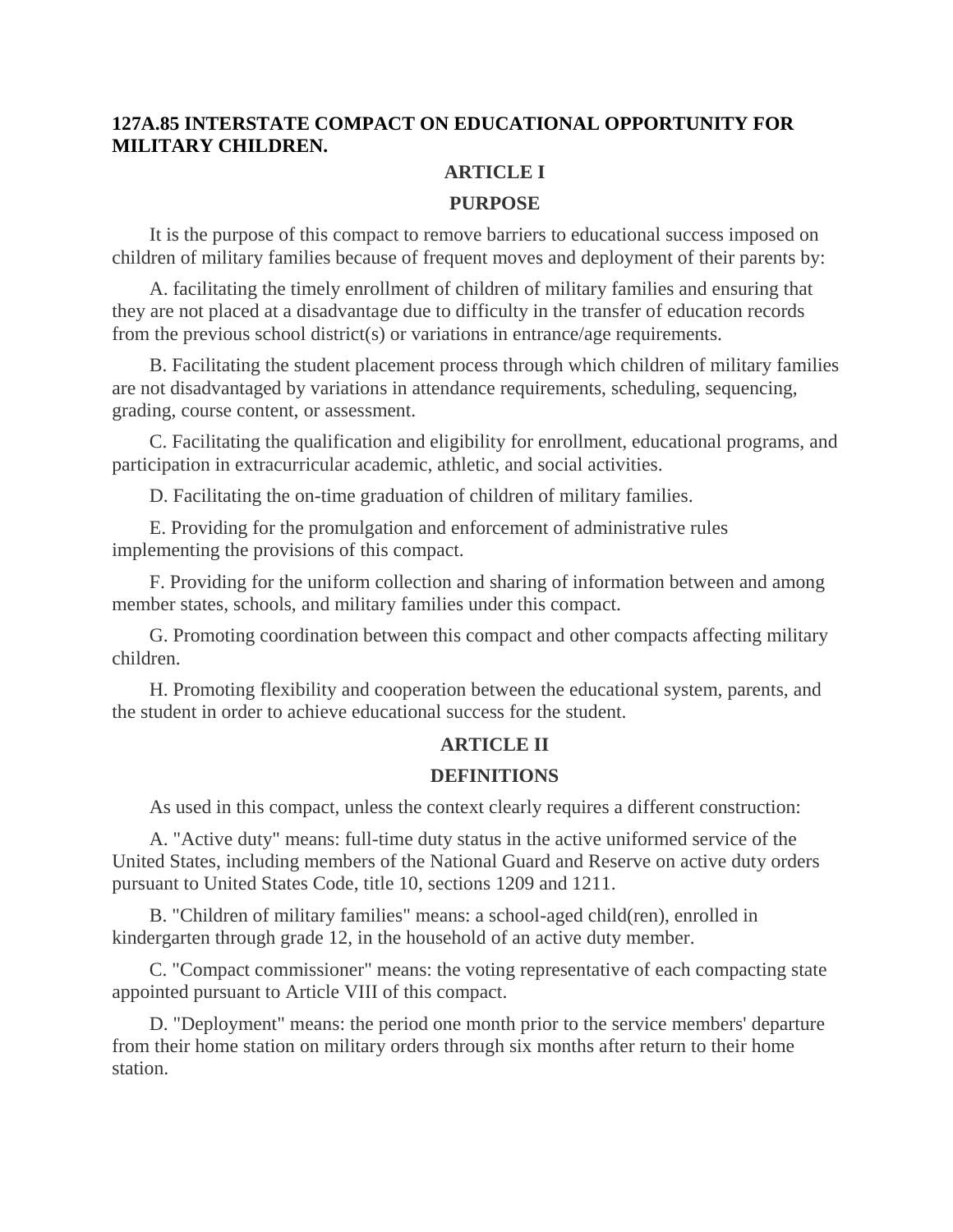E. "Education(al) records" means: those official records, files, and data directly related to a student and maintained by the school or local education agency, including but not limited to records encompassing all the material kept in the student's cumulative folder, such as general identifying data, records of attendance and of academic work completed, records of achievement and results of evaluative tests, health data, disciplinary status, test protocols, and individualized education programs.

F. "Extracurricular activities" means: a voluntary activity sponsored by the school or local education agency or an organization sanctioned by the local education agency. Extracurricular activities include, but are not limited to, preparation for and involvement in public performances, contests, athletic competitions, demonstrations, displays, and club activities.

G. "Interstate Commission on Educational Opportunity for Military Children" means: the commission that is created under Article IX of this compact, which is generally referred to as Interstate Commission.

H. "Local education agency" means: a public authority legally constituted by the state as an administrative agency to provide control of and direction for kindergarten through grade 12 public educational institutions.

I. "Member state" means: a state that has enacted this compact.

J. "Military installation" means: a base, camp, post, station, yard, center, homeport facility for any ship, or other activity under the jurisdiction of the Department of Defense, including any leased facility, which is located within any of the several states, the District of Columbia, the Commonwealth of Puerto Rico, the United States Virgin Islands, Guam, American Samoa, the Northern Mariana Islands, and any other United States territory. Such term does not include any facility used primarily for civil works, rivers and harbors projects, or flood control projects.

K. "Nonmember state" means: a state that has not enacted this compact.

L. "Receiving state" means: the state to which a child of a military family is sent, brought, or caused to be sent or brought.

M. "Rule" means: a written statement by the Interstate Commission promulgated pursuant to Article XII of this compact that is of general applicability, implements, interprets, or prescribes a policy or provision of the Compact, or an organizational, procedural, or practice requirement of the Interstate Commission, and has the force and effect of statutory law in a member state, and includes the amendment, repeal, or suspension of an existing rule.

N. "Sending state" means: the state from which a child of a military family is sent, brought, or caused to be sent or brought.

O. "State" means: a state of the United States, the District of Columbia, the Commonwealth of Puerto Rico, the United States Virgin Islands, Guam, American Samoa, the Northern Mariana Islands, and any other United States territory.

P. "Student" means: the child of a military family for whom the local education agency receives public funding and who is formally enrolled in kindergarten through grade 12.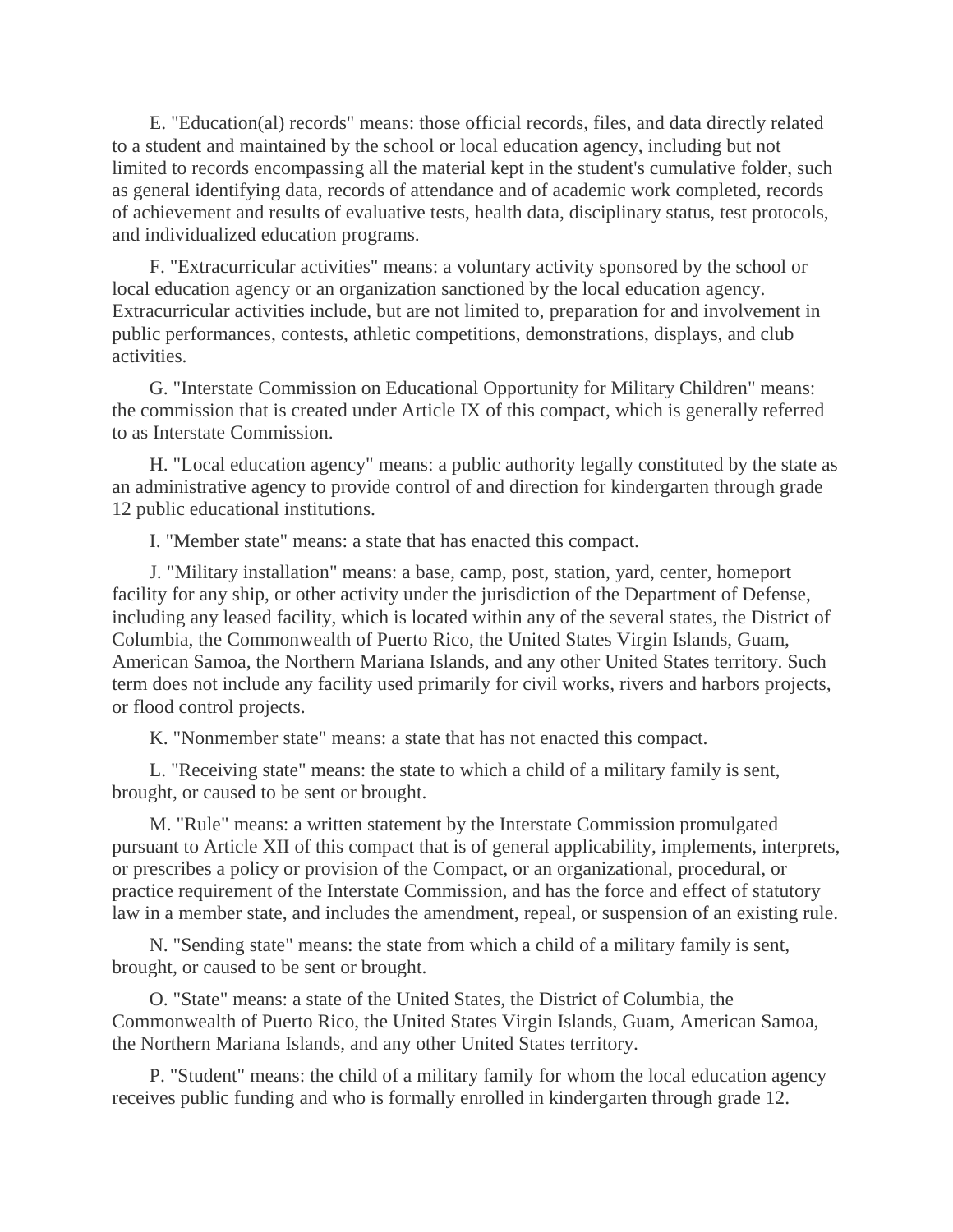Q. "Transition" means: (1) the formal and physical process of transferring from school to school or (2) the period of time in which a student moves from one school in the sending state to another school in the receiving state.

R. "Uniformed service(s)" means: the Army, Navy, Air Force, Marine Corps, Coast Guard as well as the commissioned Corps of the National Oceanic and Atmospheric Administration, and Public Health Services.

S. "Veteran" means: a person who served in the uniformed services and who was discharged or released there from under conditions other than dishonorable.

#### **ARTICLE III**

#### **APPLICABILITY**

A. Except as otherwise provided in Section B, this compact shall apply to the children of:

1. active duty members of the uniformed services as defined in this compact, including members of the National Guard and Reserve on active duty orders pursuant to United States Code, title 10, sections 1209 and 1211;

2. members or veterans of the uniformed services who are severely injured and medically discharged or retired for a period of one year after medical discharge or retirement; and

3. members of the uniformed services who die on active duty or as a result of injuries sustained on active duty for a period of one year after death.

B. The provisions of this interstate compact shall only apply to local education agencies as defined in this compact.

C. The provisions of this compact shall not apply to the children of:

1. inactive members of the National Guard and military reserves;

2. members of the uniformed services now retired, except as provided in Section A;

3. veterans of the uniformed services, except as provided in Section A; and

4. other United States Department of Defense personnel and other federal agency civilian and contract employees not defined as active duty members of the uniformed services.

## **ARTICLE IV**

#### **EDUCATIONAL RECORDS AND ENROLLMENT**

A. Unofficial or "hand-carried" education records - In the event that official education records cannot be released to the parents for the purpose of transfer, the custodian of the records in the sending state shall prepare and furnish to the parent a complete set of unofficial educational records containing uniform information as determined by the Interstate Commission. Upon receipt of the unofficial education records by a school in the receiving state, the school shall enroll and appropriately place the student based on the information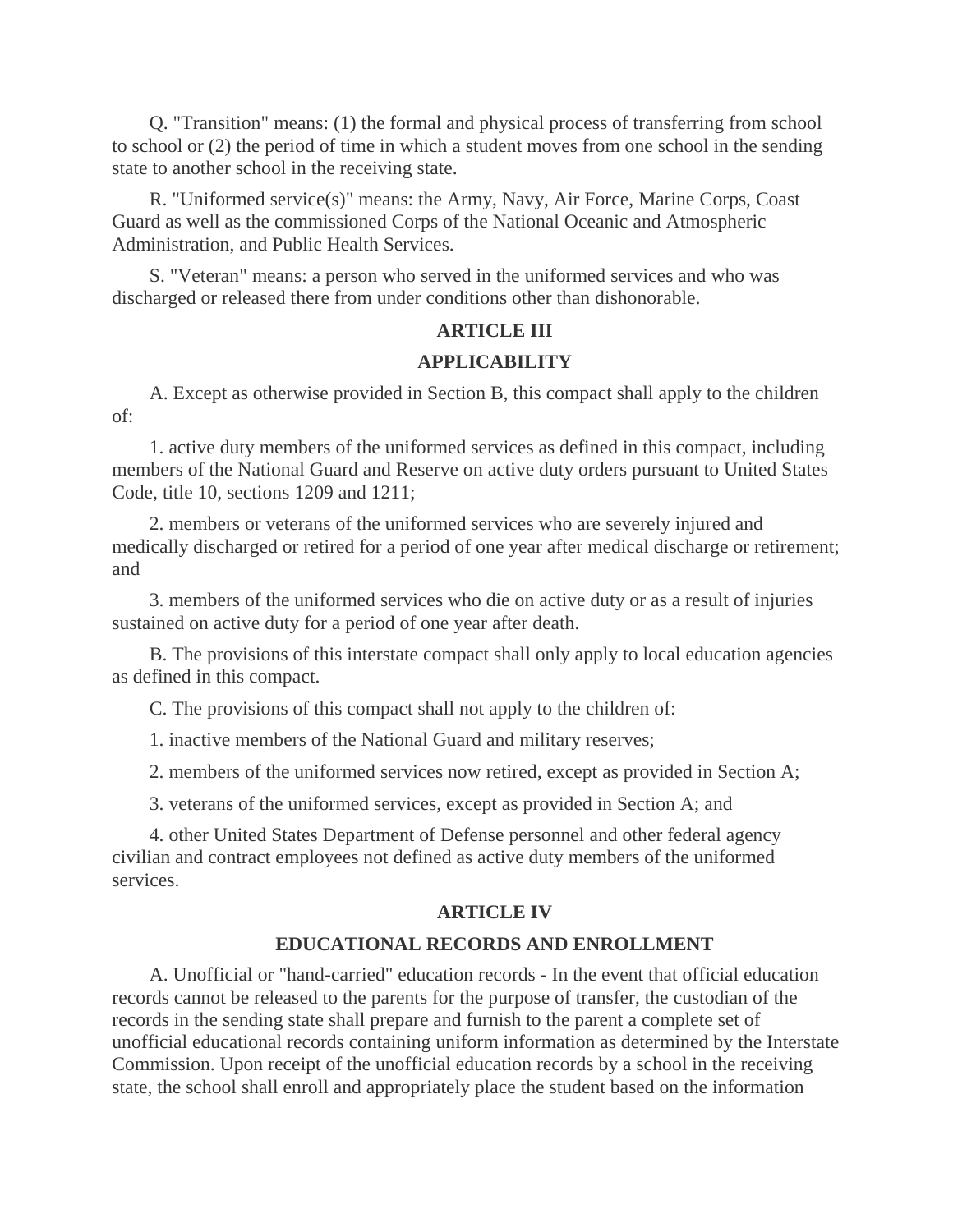provided in the unofficial records pending validation by the official records, as quickly as possible.

B. Official education records/transcripts - Simultaneous with the enrollment and conditional placement of the student, the school in the receiving state shall request the student's official education record from the school in the sending state. Upon receipt of this request, the school in the sending state will process and furnish the official education records to the school in the receiving state within ten days or within such time as reasonably determined under rules promulgated by the Interstate Commission.

C. Immunizations - Compacting states shall give 30 days from the date of enrollment or within such time as is reasonably determined under the rules promulgated by the Interstate Commission, for students to obtain any immunization(s) required by the receiving state. For a series of immunizations, initial vaccinations must be obtained within 30 days or within such time as is reasonably determined under the rules promulgated by the Interstate Commission.

D. Kindergarten and first grade entrance age - Students shall be allowed to continue their enrollment at grade level in the receiving state commensurate with their grade level (including kindergarten) from a local education agency in the sending state at the time of transition, regardless of age. A student that has satisfactorily completed the prerequisite grade level in the local education agency in the sending state shall be eligible for enrollment in the next highest grade level in the receiving state, regardless of age. A student transferring after the start of the school year in the receiving state shall enter the school in the receiving state on their validated level from an accredited school in the sending state.

## **ARTICLE V**

## **PLACEMENT AND ATTENDANCE**

A. Course placement - When the student transfers before or during the school year, the receiving state school shall initially honor placement of the student in educational courses based on the student's enrollment in the sending state school and/or educational assessments conducted at the school in the sending state if the courses are offered. Course placement includes but is not limited to Honors, International Baccalaureate, Advanced Placement, vocational, technical, and career pathways courses. Continuing the student's academic program from the previous school and promoting placement in academically and career challenging courses should be paramount when considering placement. This does not preclude the school in the receiving state from performing subsequent evaluations to ensure appropriate placement and continued enrollment of the student in the course(s).

B. Educational program placement - The receiving state school shall initially honor placement of the student in educational programs based on the current educational assessments conducted at the school in the sending state or participation/placement in like programs in the sending state. Such programs include, but are not limited to: (1) gifted and talented programs; and (2) English as a second language (ESL). This does not preclude the school in the receiving state from performing subsequent evaluations to ensure appropriate placement of the student.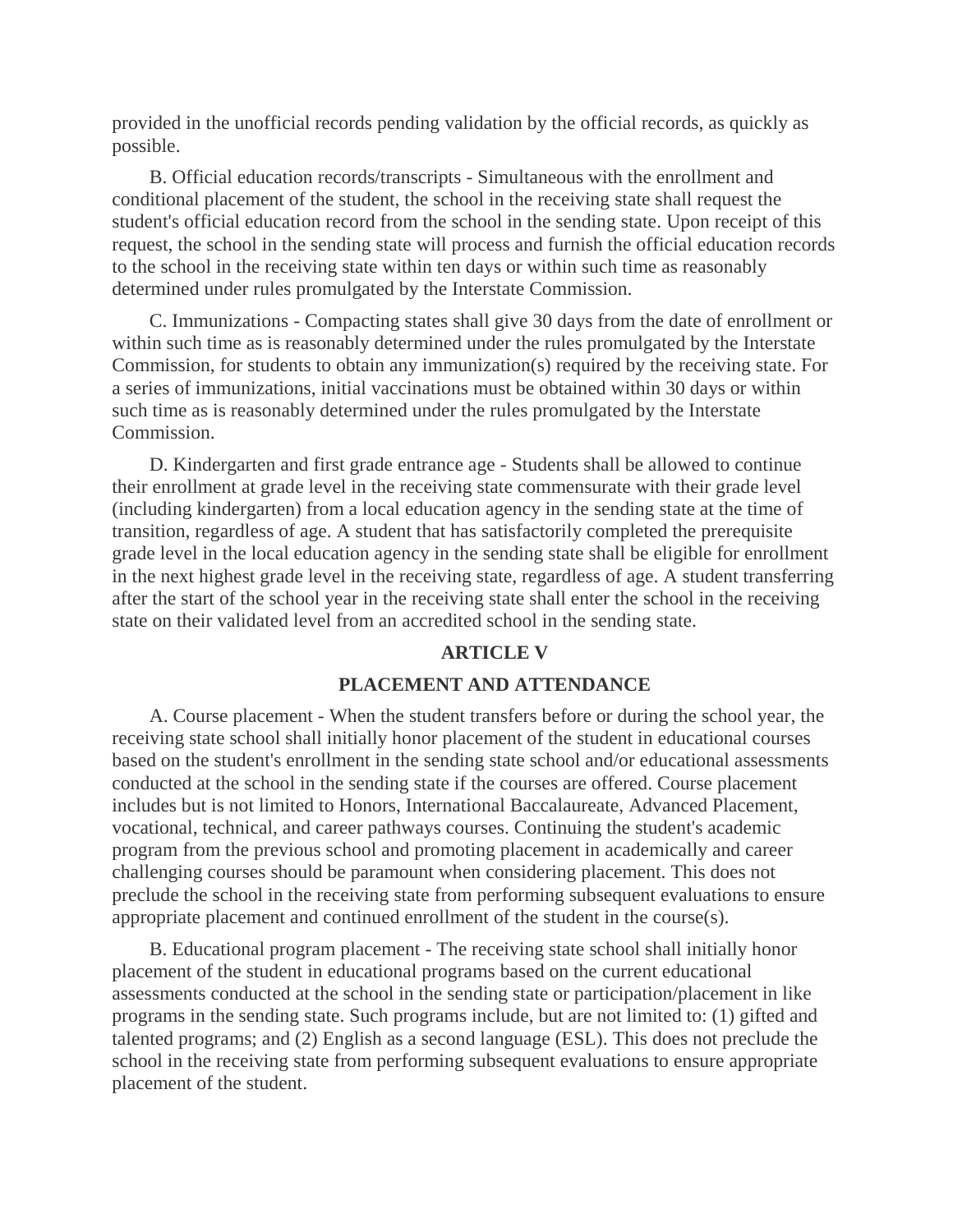C. Special education services - (1) in compliance with the federal requirements of the Individuals with Disabilities Education Act (IDEA), United States Code Annotated, title 20, section 1400 et seq., the receiving state shall initially provide comparable services to a student with disabilities based on his/her current Individualized Education Program (IEP); and (2) in compliance with the requirements of Section 504 of the Rehabilitation Act, United States Code Annotated, title 29, section 794, and with Title II of the Americans with Disabilities Act, United States Code Annotated, title 42, sections 12131 to 12165, the receiving state shall make reasonable accommodations and modifications to address the needs of incoming students with disabilities, subject to an existing 504 or Title II Plan, to provide the student with equal access to education. This does not preclude the school in the receiving state from performing subsequent evaluations to ensure appropriate placement of the student.

D. Placement flexibility - Local education agency administrative officials shall have flexibility in waiving course/program prerequisites, or other preconditions for placement in courses/programs offered under the jurisdiction of the local education agency.

E. Absence as related to deployment activities - A student whose parent or legal guardian is an active duty member of the uniformed services, as defined by the compact, and has been called to duty for, is on leave from, or immediately returned from deployment to a combat zone or combat support posting, shall be granted additional excused absences at the discretion of the local education agency superintendent to visit with his or her parent or legal guardian relative to such leave or deployment of the parent or guardian.

#### **ARTICLE VI**

#### **ELIGIBILITY**

A. Eligibility for enrollment

1. Special power of attorney, relative to the guardianship of a child of a military family and executed under applicable law shall be sufficient for the purposes of enrollment and all other actions requiring parental participation and consent.

2. A local education agency shall be prohibited from charging local tuition to a transitioning military child placed in the care of a noncustodial parent or other person standing in loco parentis who lives in a jurisdiction other than that of the custodial parent.

3. A transitioning military child, placed in the care of a noncustodial parent or other person standing in loco parentis who lives in a jurisdiction other than that of the custodial parent, may continue to attend the school in which he/she was enrolled while residing with the custodial parent.

B. Eligibility for extracurricular participation - State and local education agencies shall facilitate the opportunity for transitioning military children's inclusion in extracurricular activities, regardless of application deadlines, to the extent they are otherwise qualified.

## **ARTICLE VII**

#### **GRADUATION**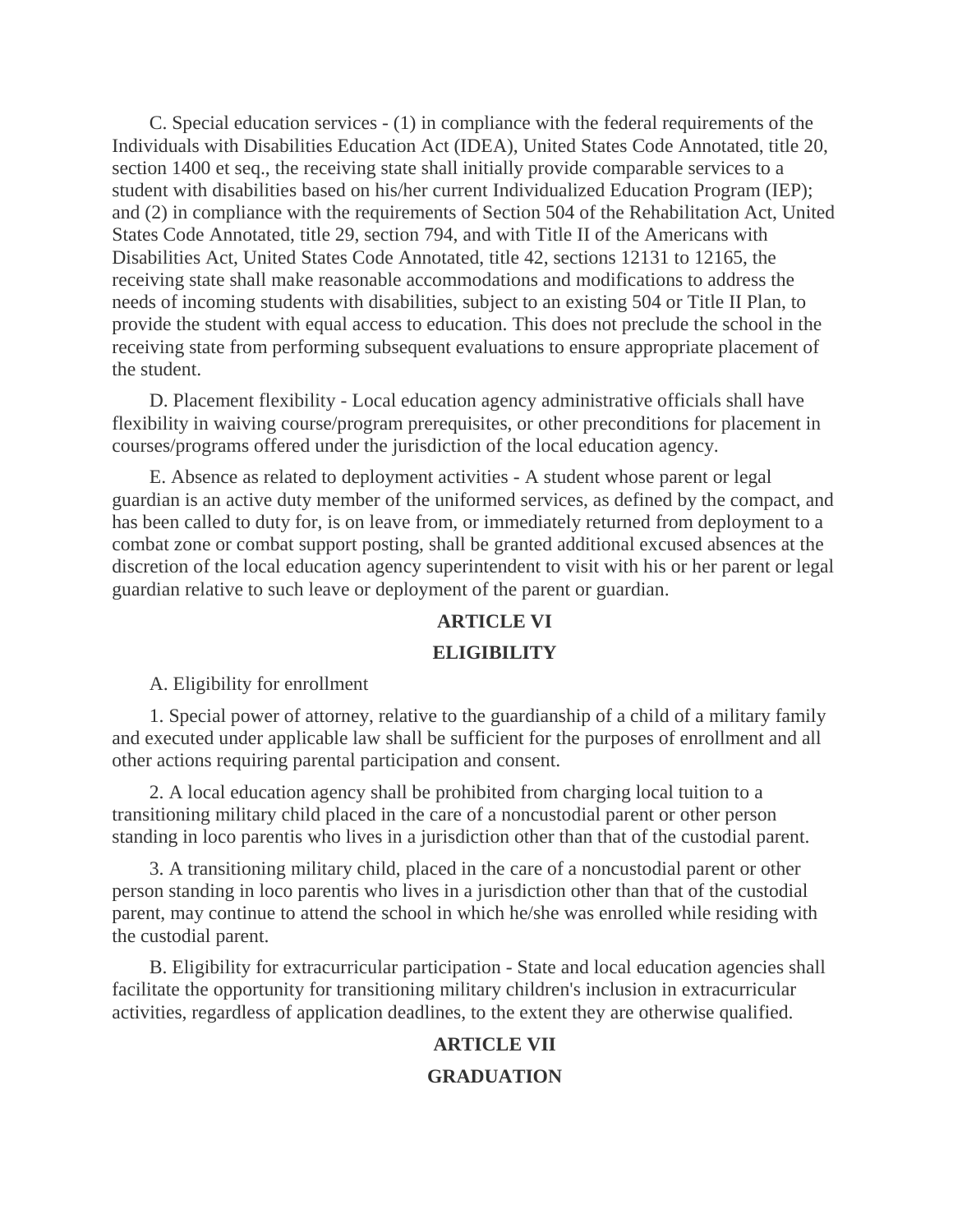In order to facilitate the on-time graduation of children of military families, states and local education agencies shall incorporate the following procedures:

A. Waiver requirements - Local education agency administrative officials shall waive specific courses required for graduation if similar coursework has been satisfactorily completed in another local education agency or shall provide reasonable justification for denial. Should a waiver not be granted to a student who would qualify to graduate from the sending school, the local education agency shall provide an alternative means of acquiring required coursework so that graduation may occur on time.

B. Exit exams - States shall accept: (1) exit or end-of-course exams required for graduation from the sending state, (2) national norm-referenced achievement tests, or (3) alternative testing, in lieu of testing requirements for graduation in the receiving state. In the event the above alternatives cannot be accommodated by the receiving state for a student transferring in his or her senior year, then the provisions of Article VII, Section C shall apply.

C. Transfers during senior year - Should a military student transferring at the beginning or during his or her senior year be ineligible to graduate from the receiving local education agency after all alternatives have been considered, the sending and receiving local education agencies shall ensure the receipt of a diploma from the sending local education agency, if the student meets the graduation requirements of the sending local education agency. In the event that one of the states in question is not a member of this compact, the member state shall use best efforts to facilitate the on-time graduation of the student in accordance with Sections A and B of this Article.

## **ARTICLE VIII**

## **STATE COORDINATION**

A. Each member state shall, through the creation of a State Council or use of an existing body or board, provide for the coordination among its agencies of government, local education agencies, and military installations concerning the state's participation in, and compliance with, this compact and Interstate Commission activities. While each member state may determine the membership of its own State Council, its membership must include at least: the state superintendent of education, superintendent of a school district with a high concentration of military children, representative from a military installation, one representative each from the legislative and executive branches of government, and other offices and stakeholder groups the State Council deems appropriate. A member state that does not have a school district deemed to contain a high concentration of military children may appoint a superintendent from another school district to represent local education agencies on the State Council.

B. The State Council of each member state shall appoint or designate a military family education liaison to assist military families and the state in facilitating the implementation of this compact.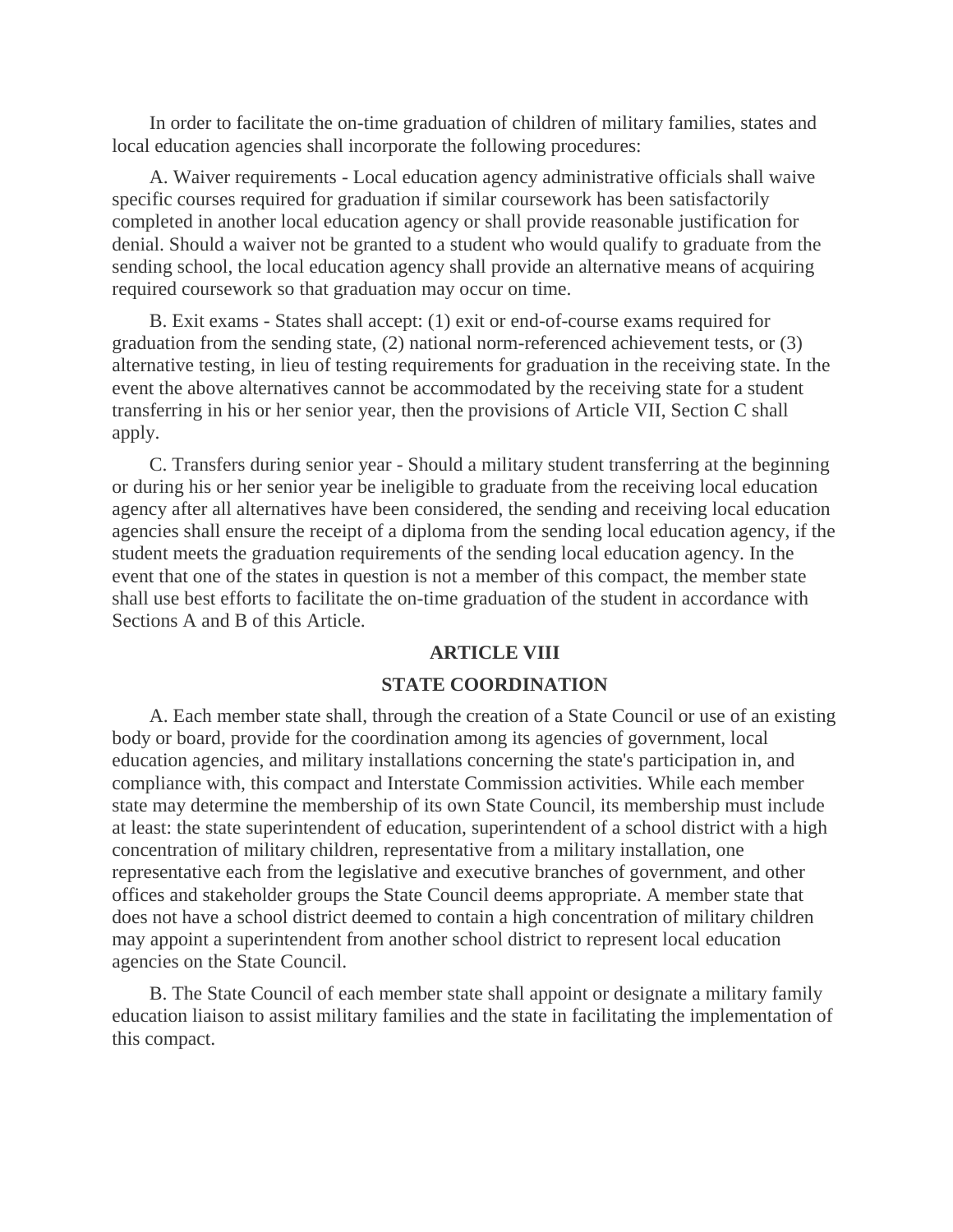C. The compact commissioner responsible for the administration and management of the state's participation in the compact shall be appointed by the governor or as otherwise determined by each member state.

D. The compact commissioner and the military family education liaison designated herein shall be ex-officio members of the State Council, unless either is already a full voting member of the State council.

## **ARTICLE IX**

## **INTERSTATE COMMISSION ON EDUCATIONAL OPPORTUNITY FOR MILITARY CHILDREN**

The member states hereby create the "Interstate Commission on Educational Opportunity for Military Children." The activities of the Interstate Commission are the formation of public policy and are a discretionary state function. The Interstate Commission shall:

A. Be a body corporate and joint agency of the member states and shall have all the responsibilities, powers, and duties set forth herein, and such additional powers as may be conferred upon it by a subsequent concurrent action of the respective legislatures of the member states in accordance with the terms of this compact.

B. Consist of one Interstate Commission voting representative from each member state who shall be that state's compact commissioner.

1. Each member state represented at a meeting of the Interstate Commission is entitled to one vote.

2. A majority of the total member states shall constitute a quorum for the transaction of business, unless a larger quorum is required by the bylaws of the Interstate Commission.

3. A representative shall not delegate a vote to another member state. In the event the compact commissioner is unable to attend a meeting of the Interstate Commission, the Governor or State Council may delegate voting authority to another person from their state for a specified meeting.

4. The bylaws may provide for meetings of the Interstate Commission to be conducted by telecommunication or electronic communication.

C. Consist of ex-officio, nonvoting representatives who are members of interested organizations. Such ex-officio members, as defined in the bylaws, may include, but not be limited to, members of the representative organizations of military family advocates, local education agency officials, parent and teacher groups, the United States Department of Defense, the Education Commission of the States, the Interstate Agreement on the Qualification of Educational Personnel, and other interstate compacts affecting the education of children of military members.

D. Meet at least once each calendar year. The chairperson may call additional meetings and, upon the request of a simple majority of the member states, shall call additional meetings.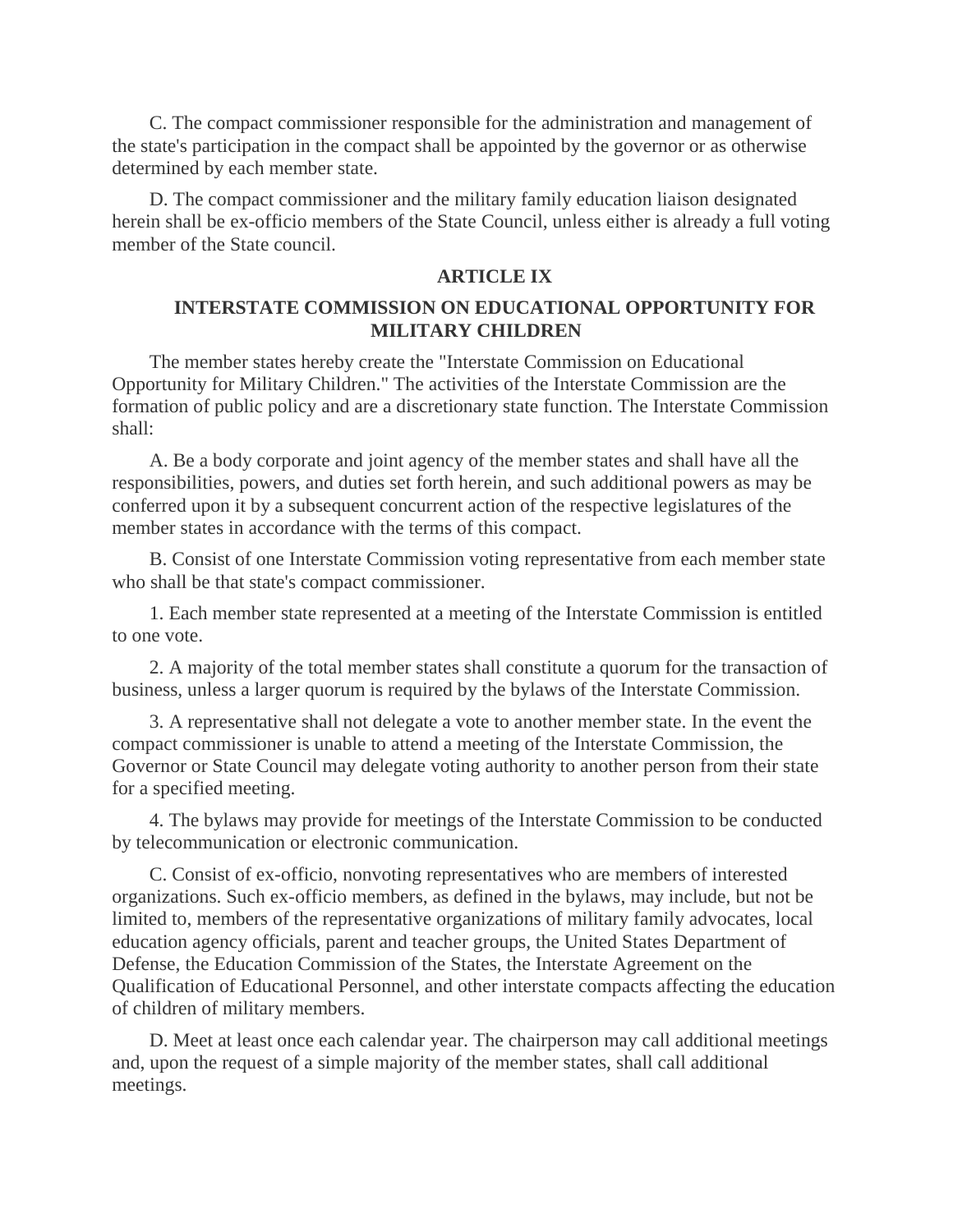E. Establish an executive committee, whose members shall include the officers of the Interstate Commission and such other members of the Interstate Commission as determined by the bylaws. Members of the executive committee shall serve a one-year term. Members of the executive committee shall be entitled to one vote each. The executive committee shall have the power to act on behalf of the Interstate Commission, with the exception of rulemaking, during periods when the Interstate Commission is not in session. The executive committee shall oversee the day-to-day activities of the administration of the compact, including enforcement and compliance with the provisions of the compact, its bylaws and rules, and other such duties as deemed necessary. The U.S. Department of Defense, shall serve as an ex-officio, nonvoting member of the executive committee.

F. Establish bylaws and rules that provide for conditions and procedures under which the Interstate Commission shall make its information and official records available to the public for inspection or copying. The Interstate Commission may exempt from disclosure information or official records to the extent they would adversely affect personal privacy rights or proprietary interests.

G. Public notice shall be given by the Interstate Commission of all meetings and all meetings shall be open to the public, except as set forth in the rules or as otherwise provided in the compact. The Interstate Commission and its committees may close a meeting, or portion thereof, where it determines by two-thirds vote that an open meeting would be likely to:

1. Relate solely to the Interstate Commission's internal personnel practices and procedures;

2. Disclose matters specifically exempted from disclosure by federal and state statute;

3. Disclose trade secrets or commercial or financial information which is privileged or confidential;

4. Involve accusing a person of a crime, or formally censuring a person;

5. Disclose information of a personal nature where disclosure would constitute a clearly unwarranted invasion of personal privacy;

6. Disclose investigative records compiled for law enforcement purposes; or

7. Specifically relate to the Interstate Commission's participation in a civil action or other legal proceeding.

H. For a meeting, or a portion of a meeting, closed pursuant to this provision, the Interstate Commission's legal counsel or designee shall certify that the meeting may be closed and shall reference each relevant exemptible provision. The Interstate Commission shall keep minutes which shall fully and clearly describe all matters discussed in a meeting and shall provide a full and accurate summary of actions taken, and the reasons therefore, including a description of the views expressed and the record of a roll call vote. All documents considered in connection with an action shall be identified in such minutes. All minutes and documents of a closed meeting shall remain under seal, subject to release by a majority vote of the Interstate Commission.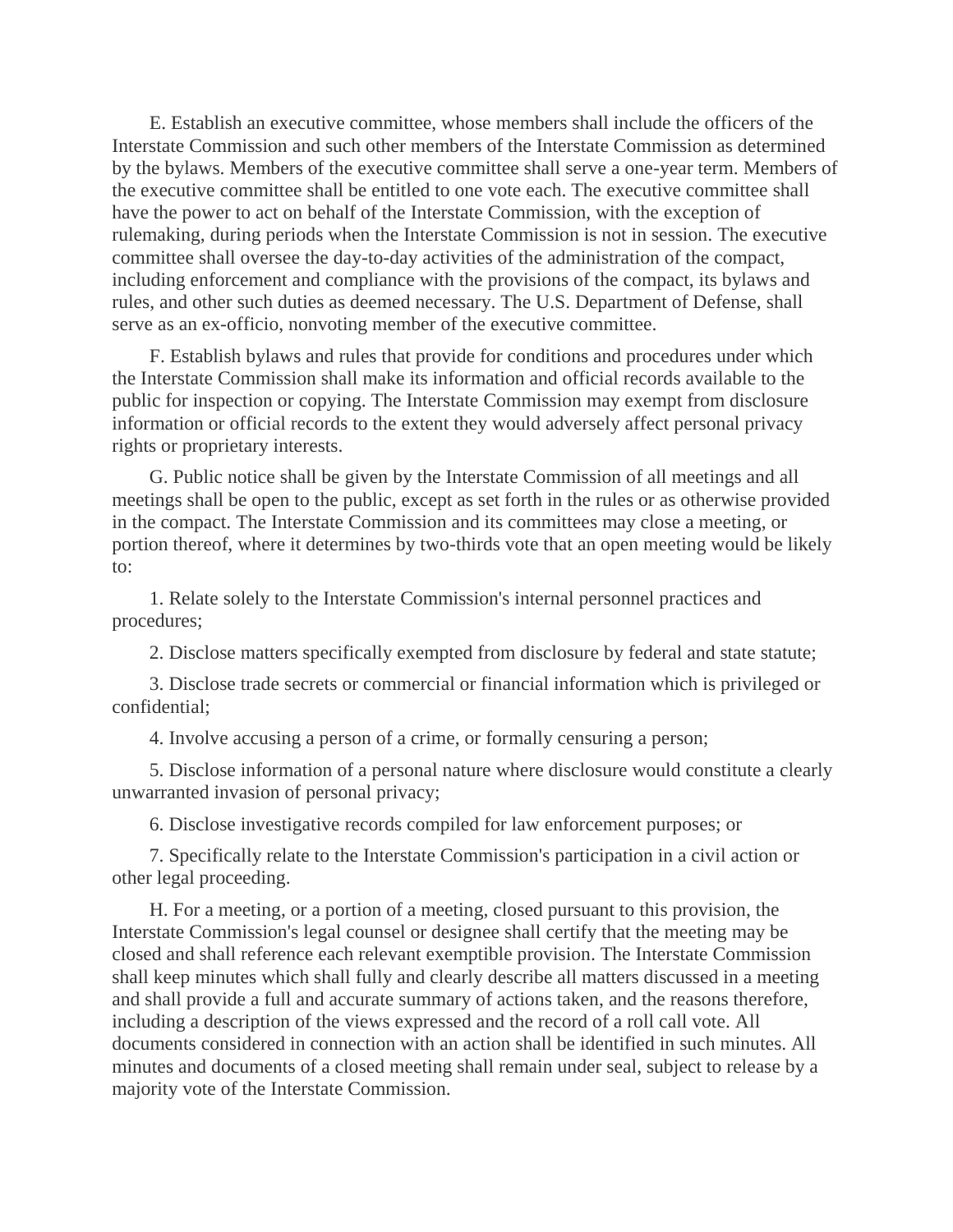I. The Interstate Commission shall collect standardized data concerning the educational transition of the children of military families under this compact as directed through its rules which shall specify the data to be collected, the means of collection, and data exchange and reporting requirements. Such methods of data collection, exchange, and reporting shall, insofar as is reasonably possible, conform to current technology and coordinate its information functions with the appropriate custodian of records as identified in the bylaws and rules.

J. The Interstate Commission shall create a process that permits military officials, education officials, and parents to inform the Interstate Commission if and when there are alleged violations of the compact or its rules or when issues subject to the jurisdiction of the compact or its rules are not addressed by the state or local education agency. This section shall not be construed to create a private right of action against the Interstate Commission or any member state.

#### **ARTICLE X**

## **POWERS AND DUTIES OF THE INTERSTATE COMMISSION**

The Interstate commission shall have the following powers:

A. To provide for dispute resolution among member states.

B. To promulgate rules and take all necessary actions to effect the goals, purposes, and obligations as enumerated in this compact. The rules shall have the force and effect of statutory law and shall be binding in the compact states to the extent and in the manner provided in this compact.

C. To issue, upon request of a member state, advisory opinions concerning the meaning or interpretation of the interstate compact, its bylaws, rules, and actions.

D. To enforce compliance with the compact provisions, the rules promulgated by the Interstate Commission, and the bylaws, using all necessary and proper means, including but not limited to the use of judicial process.

E. To establish and maintain offices which shall be located within one or more of the member states.

F. To purchase and maintain insurance and bonds.

G. To borrow, accept, hire, or contract for services of personnel.

H. To establish and appoint committees including, but not limited to, an executive committee as required by Article IX, Section E, which shall have the power to act on behalf of the Interstate Commission in carrying out its powers and duties hereunder.

I. To elect or appoint such officers, attorneys, employees, agents, or consultants, and to fix their compensation, define their duties, and determine their qualifications; and to establish the Interstate Commission's personnel policies and programs relating to conflicts of interest, rates of compensation, and qualifications of personnel.

J. To accept any and all donations and grants of money, equipment, supplies, materials, and services, and to receive, utilize, and dispose of it.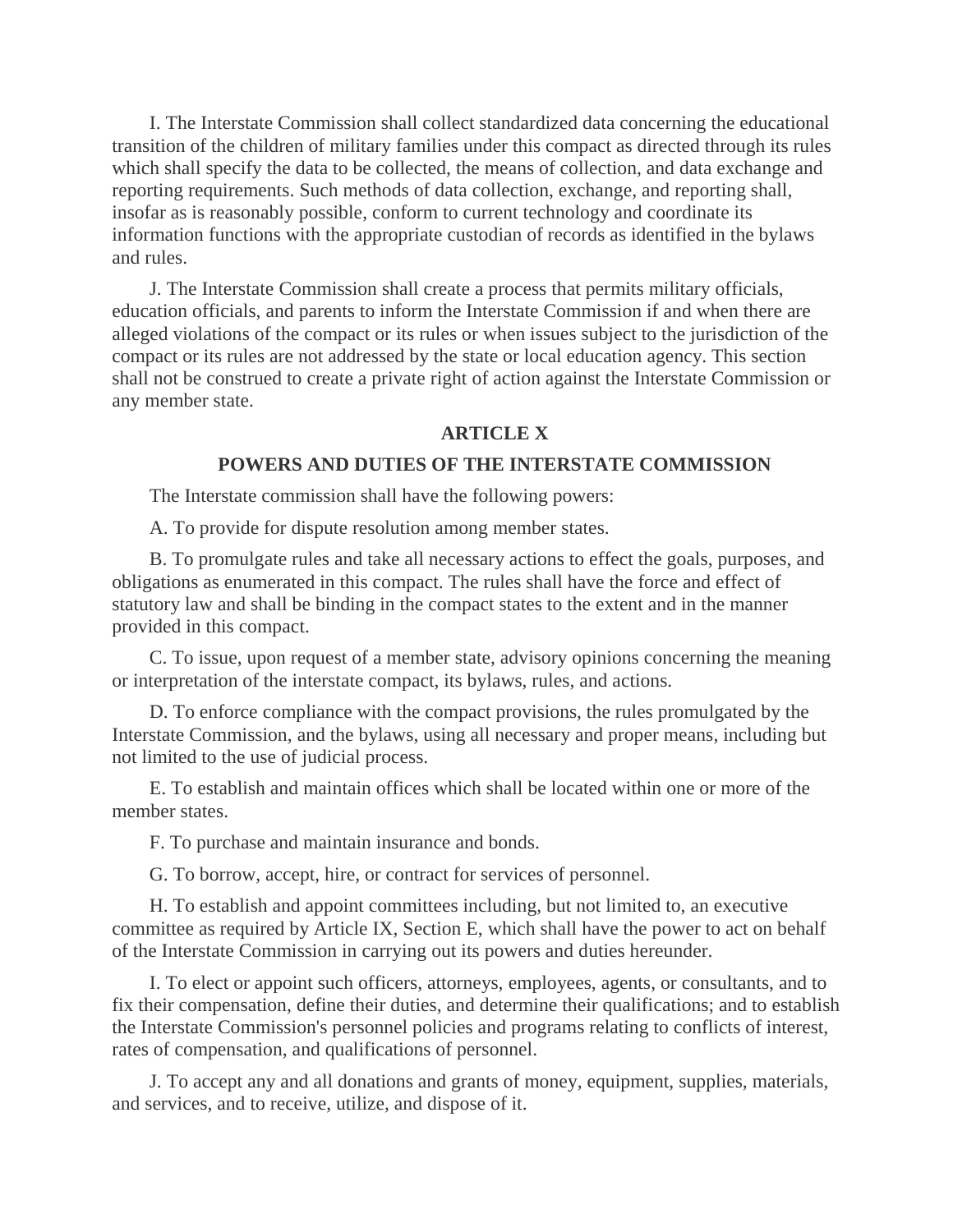K. To lease, purchase, accept contributions or donations of, or otherwise to own, hold, improve, or use any property, real, personal, or mixed.

L. To sell, convey, mortgage, pledge, lease, exchange, abandon, or otherwise dispose of any property, real, personal, or mixed.

M. To establish a budget and make expenditures.

N. To adopt a seal and bylaws governing the management and operation of the Interstate Commission.

O. To report annually to the legislatures, governors, judiciary, and State Councils of the member states concerning the activities of the Interstate Commission during the preceding year. Such reports shall also include any recommendations that may have been adopted by the Interstate Commission.

P. To coordinate education, training, and public awareness regarding the compact, its implementation and operation for officials and parents involved in such activity.

Q. To establish uniform standards for the reporting, collecting, and exchanging of data.

R. To maintain corporate books and records in accordance with the bylaws.

S. To perform such functions as may be necessary or appropriate to achieve the purposes of this compact.

T. To provide for the uniform collection and sharing of information between and among member states, schools, and military families under this compact.

## **ARTICLE XI**

#### **ORGANIZATION AND OPERATION OF THE INTERSTATE COMMISSION**

A. The Interstate Commission shall, by a majority of the members present and voting, within 12 months after the first Interstate Commission meeting, adopt bylaws to govern its conduct as may be necessary or appropriate to carry out the purposes of the compact, including, but not limited to:

1. Establishing the fiscal year of the Interstate Commission;

2. Establishing an executive committee, and such other committees as may be necessary;

3. Providing for the establishment of committees and for governing any general or specific delegation of authority or function of the Interstate Commission;

4. Providing reasonable procedures for calling and conducting meetings of the Interstate Commission, and ensuring reasonable notice of each such meeting;

5. Establishing the titles and responsibilities of the officers and staff of the Interstate Commission;

6. Providing a mechanism for concluding the operations of the Interstate Commission and the return of surplus funds that may exist upon the termination of the compact after the payment and reserving of all of its debts and obligations;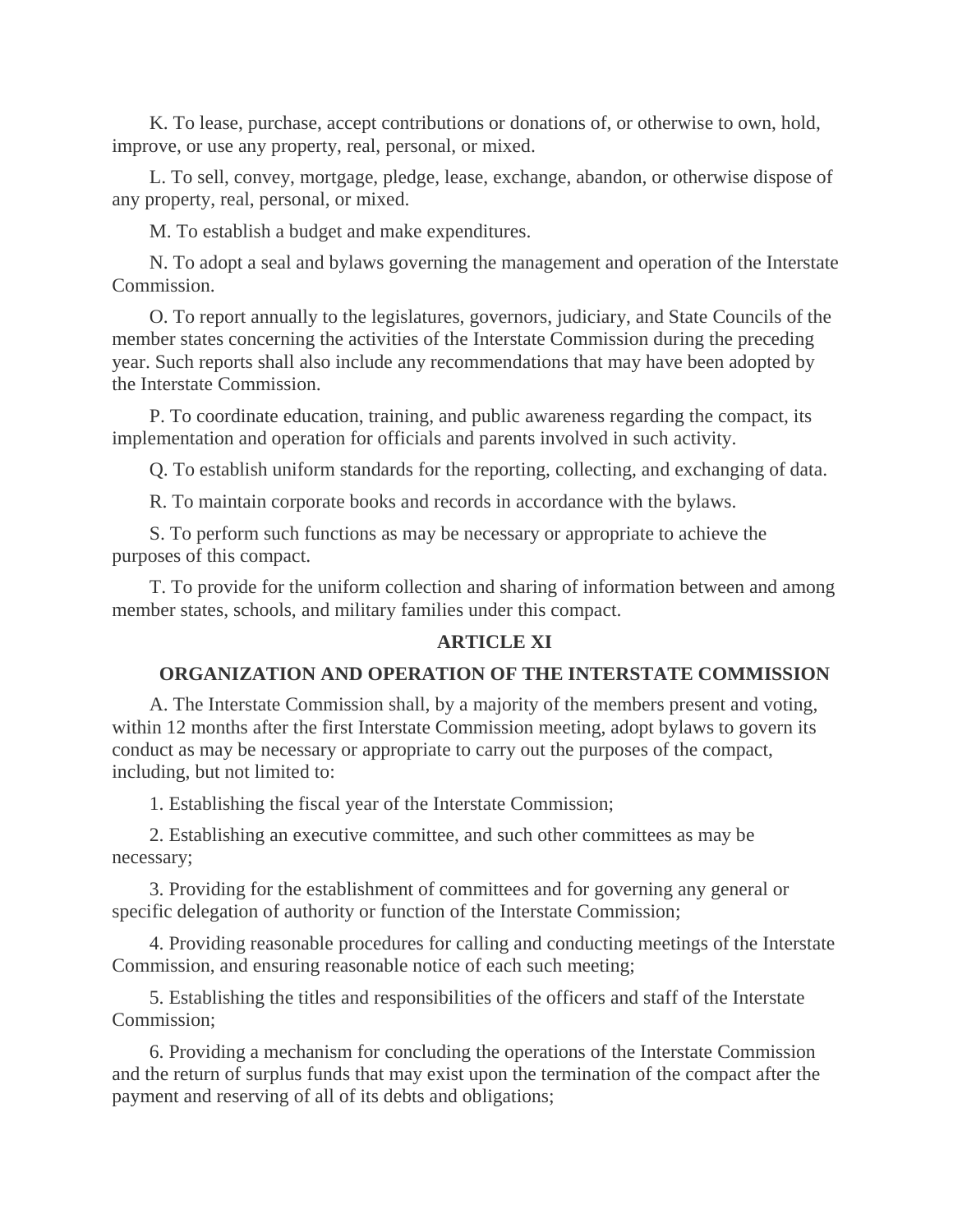7. Providing "start up" rules for initial administration of the compact.

B. The Interstate Commission shall, by a majority of the members, elect annually from among its members a chairperson, a vice-chairperson, and a treasurer, each of whom shall have such authority and duties as may be specified in the bylaws. The chairperson or, in the chairperson's absence or disability, the vice-chairperson, shall preside at all meetings of the Interstate Commission. The officers so elected shall serve without compensation or remuneration from the Interstate Commission; provided that, subject to the availability of budgeted funds, the officers shall be reimbursed for ordinary and necessary costs and expenses incurred by them in the performance of their responsibilities as officers of the Interstate Commission.

C. Executive Committee, Officers and Personnel

1. The executive committee shall have such authority and duties as may be set forth in the bylaws, including but not limited to:

a. Managing the affairs of the Interstate Commission in a manner consistent with the bylaws and purposes of the Interstate Commission;

b. Overseeing an organizational structure within, and appropriate procedures for, the Interstate Commission to provide for the creation of rules, operating procedures, and administrative and technical support functions; and

c. Planning, implementing, and coordinating communications and activities with other state, federal, and local government organizations in order to advance the goals of the Interstate Commission.

2. The executive committee may, subject to the approval of the Interstate Commission, appoint or retain an executive director for such period, upon such terms and conditions and for compensation, as the Interstate Commission may deem appropriate. The executive director shall serve as secretary to the Interstate Commission, but shall not be a member of the Interstate Commission. The executive director shall hire and supervise such other persons as may be authorized by the Interstate Commission.

D. The Interstate Commission's executive director and its employees shall be immune from suit and liability, either personally or in their official capacity, for a claim for damage to or loss of property or personal injury or other civil liability caused or arising out of or relating to an actual or alleged act, error, or omission that occurred, or that such person had a reasonable basis for believing occurred, within the scope of Interstate Commission employment, duties, or responsibilities; provided that such person shall not be protected from suit or liability for damage, loss, injury, or liability caused by the intentional or willful and wanton misconduct of such person.

1. The liability of the Interstate Commission's executive director and employees or Interstate Commission representatives, acting within the scope of such person's employment or duties for acts, errors, or omissions occurring within such person's state may not exceed the limits of liability set forth under the Constitution and laws of that state for state officials, employees, and agents. The Interstate Commission is considered to be an instrumentality of the states for the purposes of any such action. Nothing in this subsection shall be construed to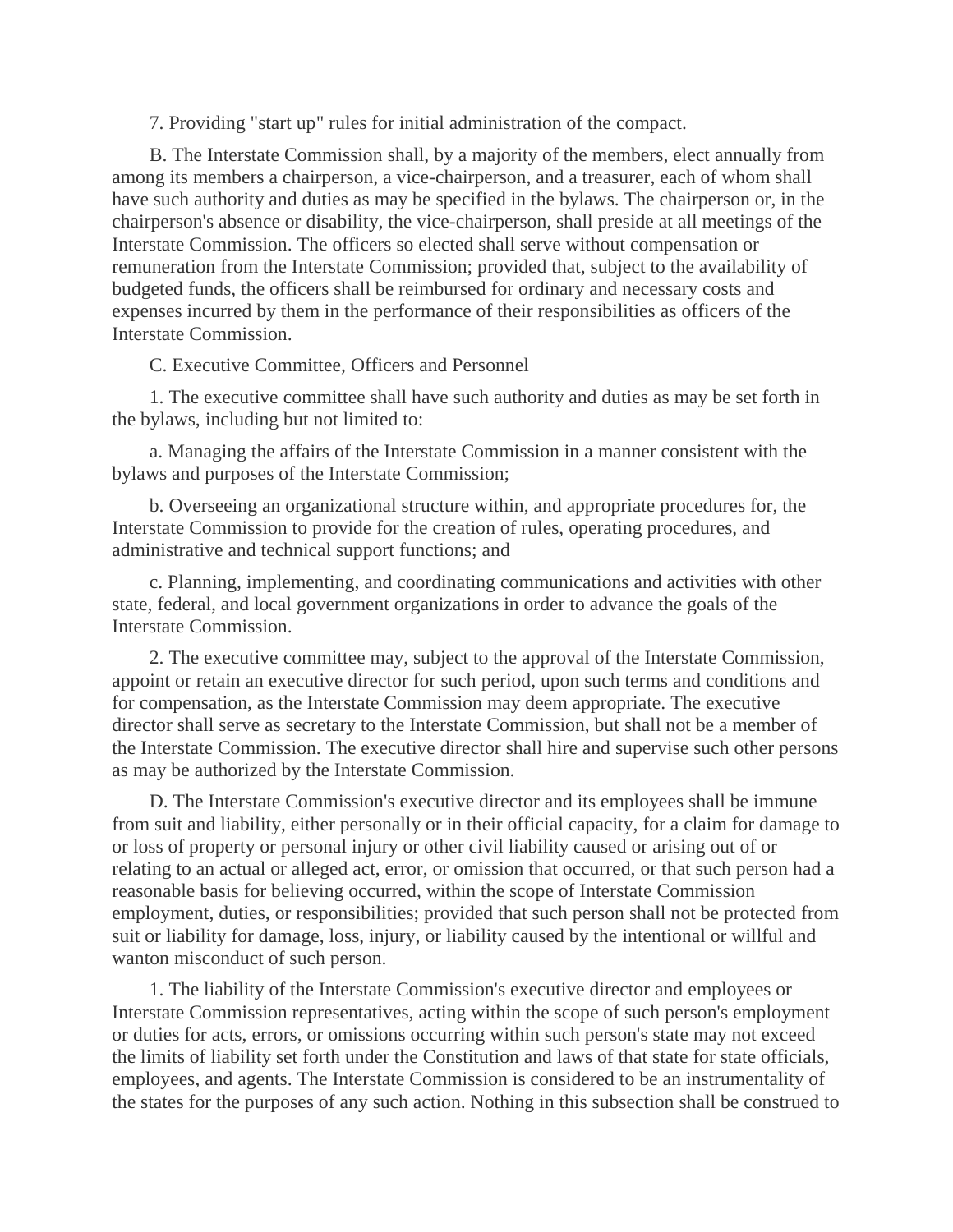protect such person from suit or liability for damage, loss, injury, or liability caused by the intentional or willful and wanton misconduct of such person.

2. The Interstate Commission shall defend the executive director and its employees and, subject to the approval of the attorney general or other appropriate legal counsel of the member state represented by an Interstate Commission representative, shall defend such Interstate Commission representative in any civil action seeking to impose liability arising out of an actual or alleged act, error, or omission that occurred within the scope of Interstate Commission employment, duties or responsibilities, or that the defendant had a reasonable basis for believing occurred within the scope of the Interstate Commission employment, duties, or responsibilities, provided that the actual or alleged act, error, or omission did not result from intentional or willful and wanton misconduct on the part of such person.

3. To the extent not covered by the state involved, member state, or the Interstate Commission, the representatives or employees of the Interstate Commission shall be held harmless in the amount of a settlement or judgment, including attorney fees and costs, obtained against such persons arising out of an actual or alleged act, error, or omission that occurred within the scope of the Interstate Commission employment, duties, or responsibilities, or that such persons had a reasonable basis for believing occurred within the scope of Interstate Commission employment, duties, or responsibilities, provided that the actual or alleged act, error, or omission did not result from intentional or willful and wanton misconduct on the part of such persons.

### **ARTICLE XII**

#### **RULEMAKING FUNCTIONS OF THE INTERSTATE COMMISSION**

A. Rulemaking Authority - The Interstate Commission shall promulgate reasonable rules in order to effectively and efficiently achieve the purposes of this Compact. Notwithstanding the foregoing, in the event the Interstate Commission exercises its rulemaking authority in a manner that is beyond the scope of the purposes of this Act, or the powers granted hereunder, then such an action by the Interstate Commission shall be invalid and have no force or effect.

B. Rulemaking Procedure - Rules shall be made pursuant to a rulemaking process that substantially conforms to the "Model State Administrative Procedure Act," of 1981 Act, Uniform Laws Annotated, Vol. 15, p.1 (2000) as amended, as may be appropriate to the operations of the Interstate Commission.

C. Not later than 30 days after a rule is promulgated, any person may file a petition for judicial review of the rule; provided that the filing of such a petition shall not stay or otherwise prevent the rule from becoming effective unless the court finds that the petitioner has a substantial likelihood of success. The court shall give deference to the actions of the Interstate Commission consistent with applicable law and shall not find the rule to be unlawful if the rule represents a reasonable exercise of the Interstate Commission's authority.

D. If a majority of the legislatures of the compacting states reject a Rule by enactment of a statute or resolution in the same manner used to adopt the compact, then such rule shall have no further force and effect in any compacting state.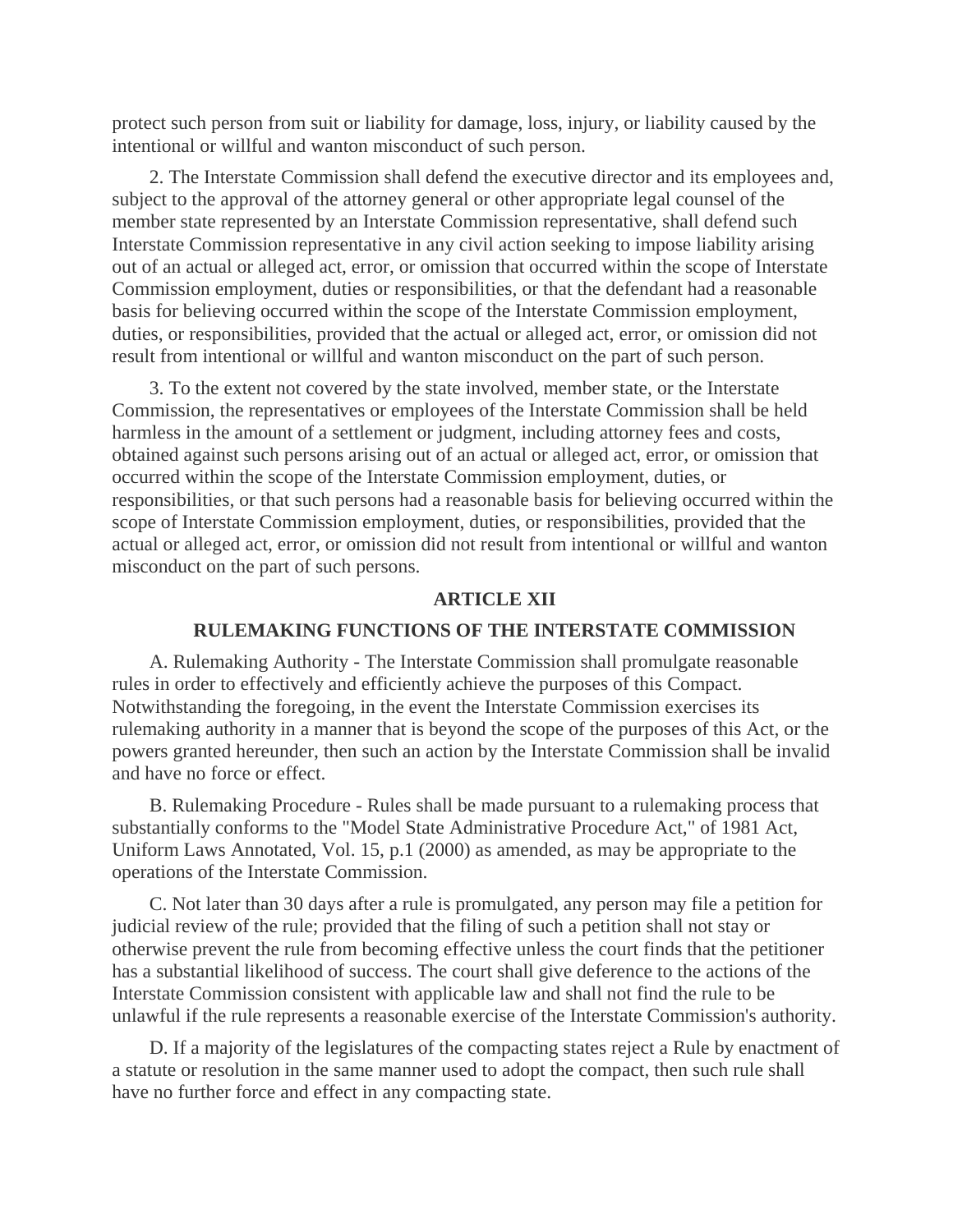## **ARTICLE XIII**

### **OVERSIGHT, ENFORCEMENT, AND DISPUTE RESOLUTION**

#### A. Oversight

1. The executive, legislative, and judicial branches of state government in each member state shall enforce this compact and shall take all actions necessary and appropriate to effectuate the compact's purposes and intent. The provisions of this compact and the rules promulgated hereunder shall have standing as statutory law.

2. All courts shall take judicial notice of the compact and the rules in any judicial or administrative proceeding in a member state pertaining to the subject matter of this compact which may affect the powers, responsibilities, or actions of the Interstate Commission.

3. The Interstate Commission shall be entitled to receive all service of process in any such proceeding, and shall have standing to intervene in the proceeding for all purposes. Failure to provide service of process to the Interstate Commission shall render a judgment or order void as to the Interstate Commission, this compact, or promulgated rules.

B. Default, Technical Assistance, Suspension, and Termination - If the Interstate Commission determines that a member state has defaulted in the performance of its obligations or responsibilities under this compact, or the bylaws or promulgated rules, the Interstate Commission shall:

1. Provide written notice to the defaulting state and other member states of the nature of the default, the means of curing the default, and any action taken by the Interstate Commission. The Interstate Commission shall specify the conditions by which the defaulting state must cure its default.

2. Provide remedial training and specific technical assistance regarding the default.

3. If the defaulting state fails to cure the default, the defaulting state shall be terminated from the compact upon an affirmative vote of a majority of the member states and all rights, privileges, and benefits conferred by this compact shall be terminated from the effective date of termination. A cure of the default does not relieve the offending state of obligations or liabilities incurred during the period of the default.

4. Suspension or termination of membership in the compact shall be imposed only after all other means of securing compliance have been exhausted. Notice of intent to suspend or terminate shall be given by the Interstate Commission to the governor, the majority and minority leaders of the defaulting state's legislature, and each of the member states.

5. The state which has been suspended or terminated is responsible for all assessments, obligations, and liabilities incurred through the effective date of suspension or termination, including obligations, the performance of which extends beyond the effective date of suspension or termination.

6. The Interstate Commission shall not bear any costs relating to any state that has been found to be in default or which has been suspended or terminated from the compact, unless otherwise mutually agreed upon in writing between the Interstate Commission and the defaulting state.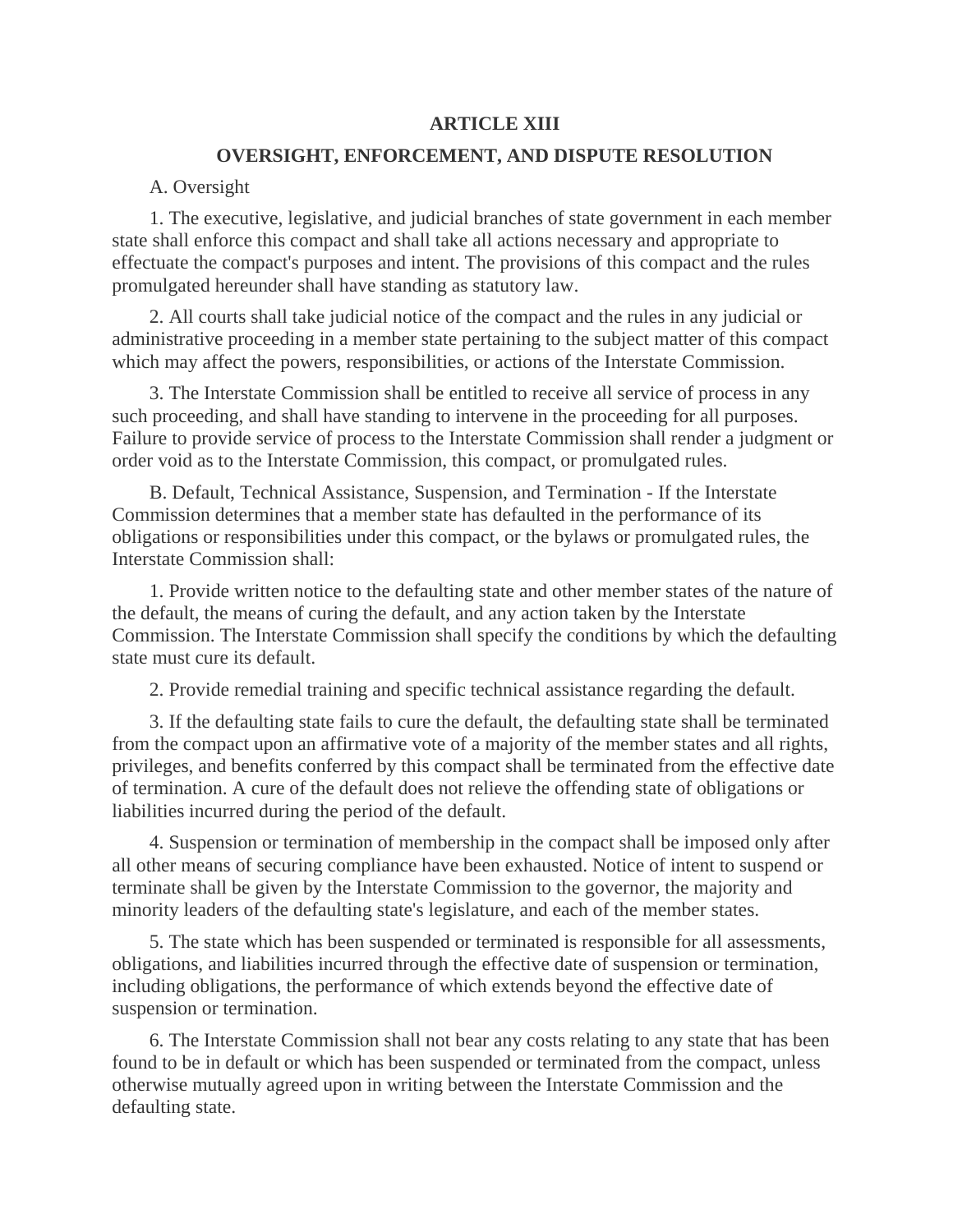7. The defaulting state may appeal the action of the Interstate Commission by petitioning the United States District Court for the District of Columbia or the federal district where the Interstate Commission has its principle offices. The prevailing party shall be awarded all costs of such litigation including reasonable attorney fees.

#### C. Dispute Resolution

1. The Interstate Commission shall attempt, upon the request of a member state, to resolve disputes which are subject to the compact and which may arise among member states and between member and nonmember states.

2. The Interstate Commission shall promulgate a rule providing for both mediation and nonbinding dispute resolution for disputes as appropriate.

## D. Enforcement

1. The Interstate Commission, in the reasonable exercise of its discretion, shall enforce the provisions and rules of this compact.

2. The Interstate Commission may, by majority vote of the members, initiate legal action in the United States District Court for the District of Columbia or, at the discretion of the Interstate Commission, in the federal district where the Interstate Commission has its principal offices, to enforce compliance with the provisions of the compact, its promulgated rules and bylaws, against a member state in default. The relief sought may include both injunctive relief and damages.

3. The remedies herein shall not be the exclusive remedies of the Interstate Commission. The Interstate Commission may avail itself of any other remedies available under state law or the regulation of a profession.

#### **ARTICLE XIV**

## **FINANCING OF THE INTERSTATE COMMISSION**

A. The Interstate Commission shall pay, or provide for the payment of the reasonable expenses of its establishment, organization, and ongoing activities.

B. The Interstate Commission may levy on and collect an annual assessment from each member state to cover the cost of the operations and activities of the Interstate Commission and its staff which must be in a total amount sufficient to cover the Interstate Commission's annual budget as approved each year. The aggregate annual assessment amount shall be allocated based upon a formula to be determined by the Interstate Commission, which shall promulgate a rule binding upon all member states.

C. The Interstate Commission shall not incur obligations of any kind prior to securing the funds adequate to meet the same; nor shall the Interstate Commission pledge the credit of any of the member states, except by and with the authority of the member state.

D. The Interstate Commission shall keep accurate accounts of all receipts and disbursements. The receipts and disbursements of the Interstate Commission shall be subject to the audit and accounting procedures established under its bylaws. However, all receipts and disbursements of funds handled by the Interstate Commission shall be audited yearly by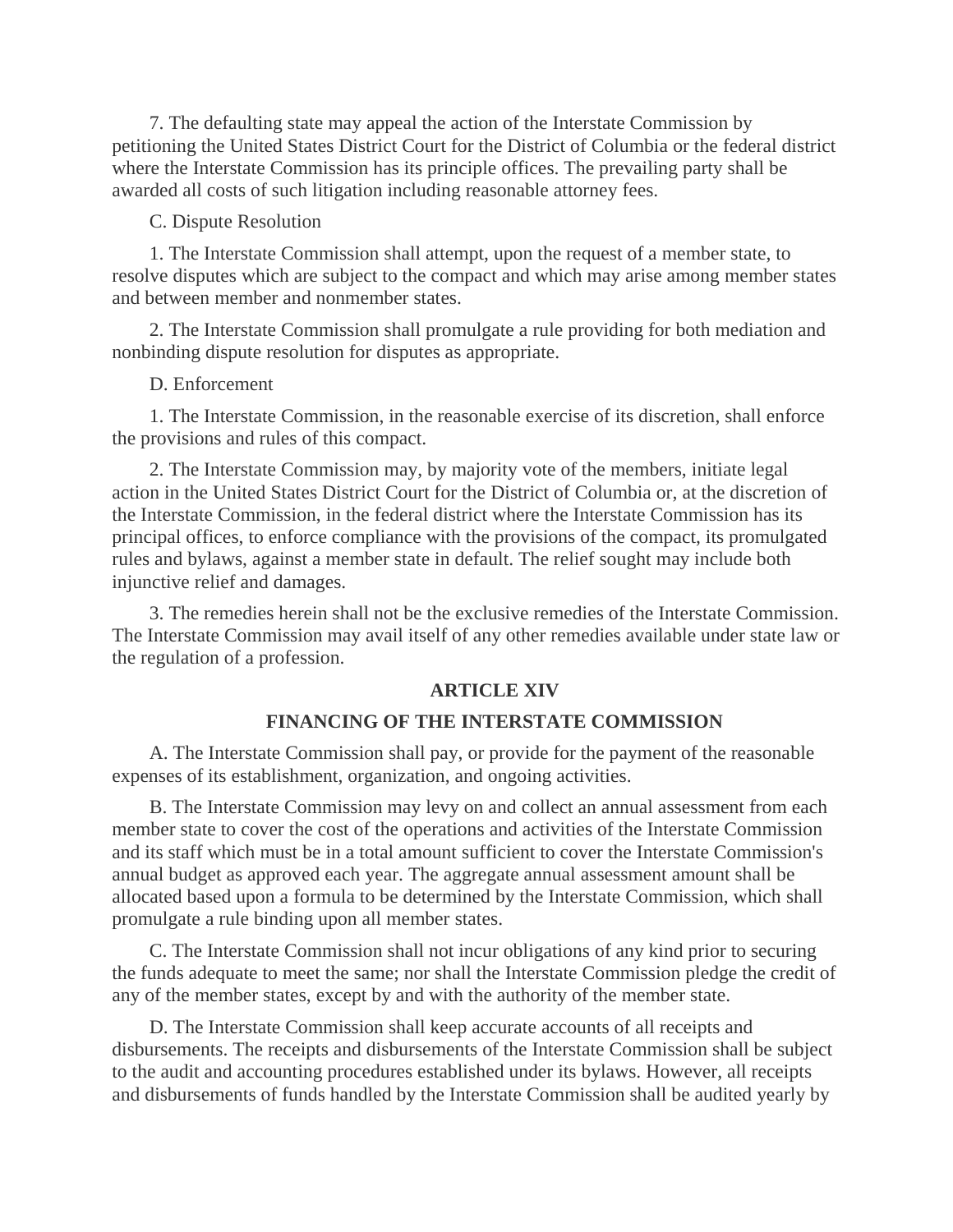a certified or licensed public accountant and the report of the audit shall be included in and become part of the annual report of the Interstate Commission.

## **ARTICLE XV**

#### **MEMBER STATES, EFFECTIVE DATE, AND AMENDMENT**

A. Any state is eligible to become a member state.

B. The compact shall become effective and binding upon legislative enactment of the compact into law by no less than ten of the states. The effective date shall be no earlier than December 1, 2007. Thereafter, it shall become effective and binding as to any other member state upon enactment of the compact into law by that state. The governors of nonmember states or their designees shall be invited to participate in the activities of the Interstate Commission on a nonvoting basis prior to the adoption of the compact by all states.

C. The Interstate Commission may propose amendments to the compact for enactment by the member states. No amendment shall become effective and binding upon the Interstate Commission and the member states unless and until it is enacted into law by unanimous consent of the member states.

# **ARTICLE XVI WITHDRAWAL AND DISSOLUTION**

A. Withdrawal

1. Once effective, the compact shall continue in force and remain binding upon each and every member state; provided that a member state may withdraw from the compact specifically repealing the statute, which enacted the compact into law.

2. Withdrawal from this compact shall be by the enactment of a statute repealing the same, but shall not take effect until one year after the effective date of such statute and until written notice of the withdrawal has been given by the withdrawing state to the governor of each other member jurisdiction.

3. The withdrawing state shall immediately notify the chairperson of the Interstate Commission in writing upon the introduction of legislation repealing this compact in the withdrawing state. The Interstate Commission shall notify the other member states of the withdrawing state's intent to withdraw within 60 days of its receipt thereof.

4. The withdrawing state is responsible for all assessments, obligations and liabilities incurred through the effective date of withdrawal, including obligations, the performance of which extend beyond the effective date of withdrawal.

5. Reinstatement following withdrawal of a member state shall occur upon the withdrawing state reenacting the compact or upon such later date as determined by the Interstate Commission.

B. Dissolution of Compact

1. This compact shall dissolve effective upon the date of the withdrawal or default of the member state which reduces the membership in the compact to one member state.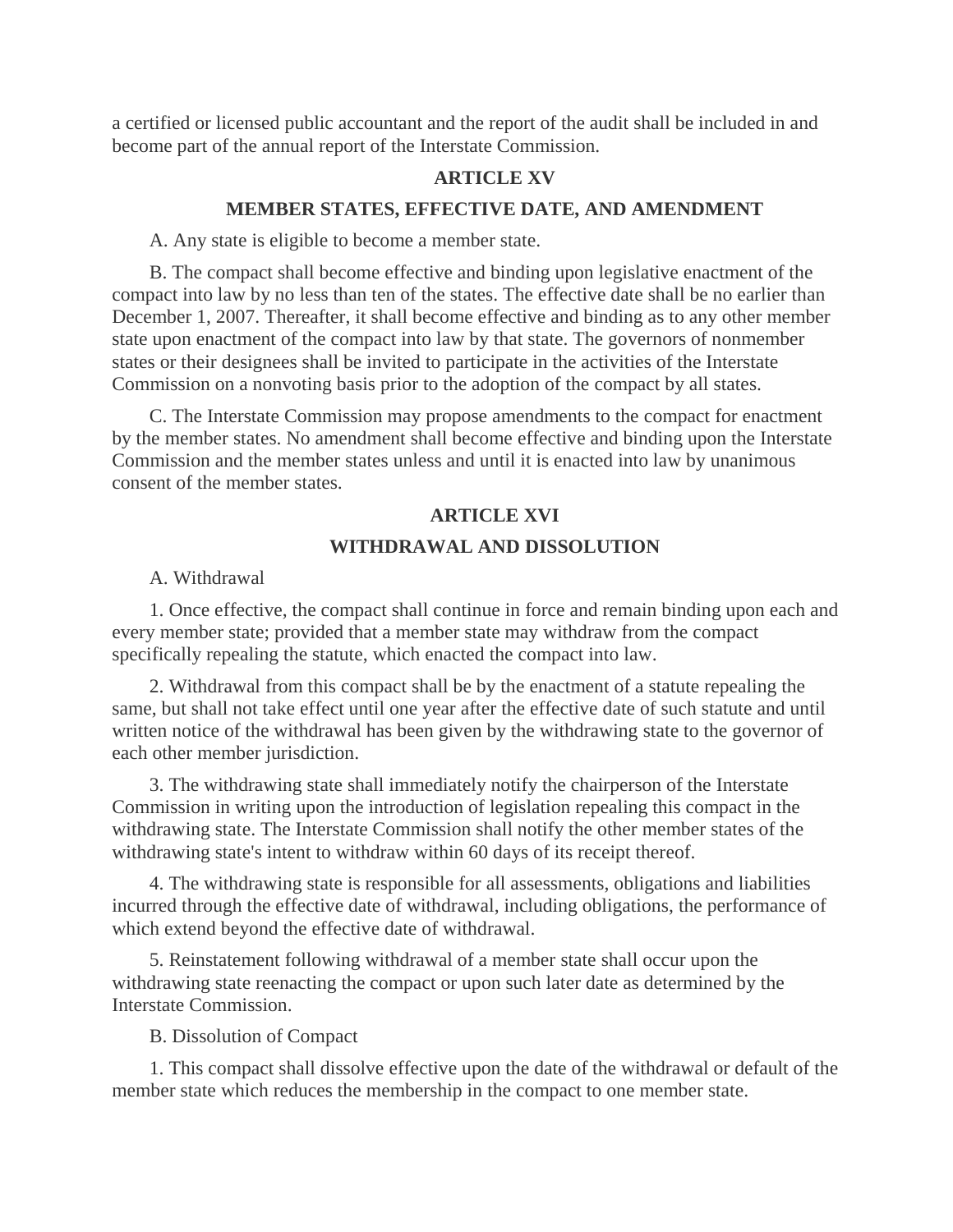2. Upon the dissolution of this compact, the compact becomes null and void and shall be of no further force or effect, and the business and affairs of the Interstate Commission shall be concluded and surplus funds shall be distributed in accordance with the bylaws.

## **ARTICLE XVII**

## **SEVERABILITY AND CONSTRUCTION**

A. The provisions of this compact shall be severable, and if any phrase, clause, sentence, or provision is deemed unenforceable, the remaining provisions of the compact shall be enforceable.

B. The provisions of this compact shall be liberally construed to effectuate its purposes.

C. Nothing in this compact shall be construed to prohibit the applicability of other interstate compacts to which the states are members.

#### **ARTICLE XVIII**

## **BINDING EFFECT OF COMPACT AND OTHER LAWS**

A. Other Laws

Nothing herein prevents the enforcement of any other law of a member state that is not inconsistent with this compact.

B. Binding Effect of the Compact

1. All lawful actions of the Interstate Commission, including all rules and bylaws promulgated by the Interstate Commission, are binding upon the member states.

2. All agreements between the Interstate Commission and the member states are binding in accordance with their terms.

3. In the event any provision of this compact exceeds the constitutional limits imposed on the legislature of any member state, such provision shall be ineffective to the extent of the conflict with the constitutional provision in question in that member state.

#### **History:** *[2014](https://www.revisor.mn.gov/laws/?id=272&year=2014&type=0) c 272 art 10 s 2*

# **127A.70 MINNESOTA P-20 EDUCATION PARTNERSHIP.**

Subdivision 1.**Establishment; membership.**

(a) A P-20 education partnership is established to create a seamless system of education that maximizes achievements of all students, from early childhood through elementary, secondary, and postsecondary education, while promoting the efficient use of financial and human resources. The partnership shall consist of major statewide educational groups or constituencies or noneducational statewide organizations with a stated interest in P-20 education. The initial membership of the partnership includes the members serving on the Minnesota P-16 Education Partnership and four legislators appointed as follows: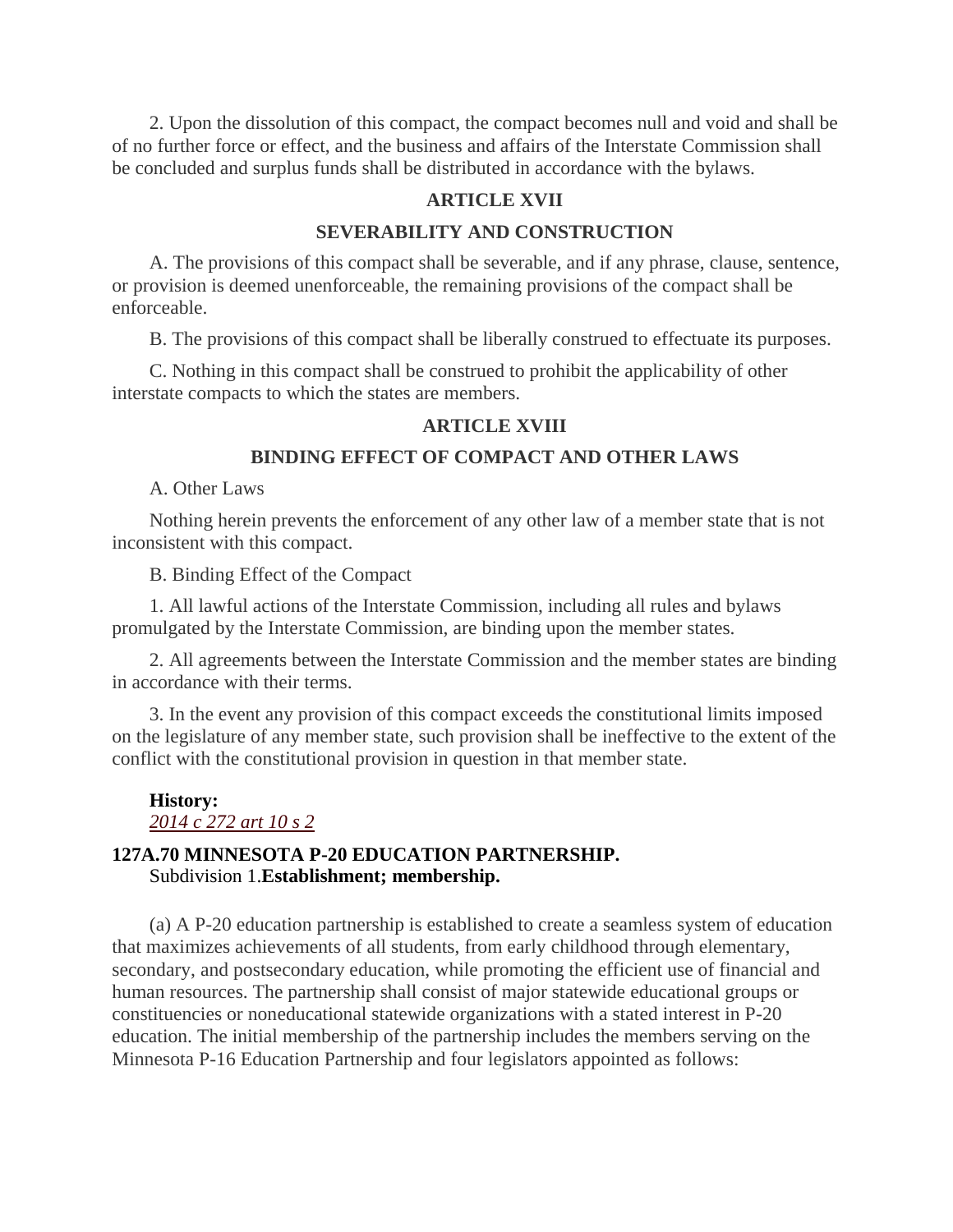(1) one senator from the majority party and one senator from the minority party, appointed by the Subcommittee on Committees of the Committee on Rules and Administration; and

(2) one member of the house of representatives appointed by the speaker of the house and one member appointed by the minority leader of the house of representatives.

(b) The chair of the P-16 education partnership must convene the first meeting of the P-20 partnership. Prospective members may be nominated by any partnership member and new members will be added with the approval of a two-thirds majority of the partnership. The partnership will also seek input from nonmember organizations whose expertise can help inform the partnership's work.

(c) Partnership members shall be represented by the chief executives, presidents, or other formally designated leaders of their respective organizations, or their designees. The partnership shall meet at least three times during each calendar year.

(d) The P-20 education partnership shall be the state council for the Interstate Compact on Educational Opportunity for Military Children under section [127A.85](https://www.revisor.mn.gov/statutes/?id=127A.85) with the commissioner or commissioner's designee serving as the compact commissioner responsible for the administration and management of the state's participation in the compact. When conducting business required under section [127A.85,](https://www.revisor.mn.gov/statutes/?id=127A.85) the P-20 partnership shall include a representative from a military installation appointed by the adjutant general of the Minnesota National Guard.

## Subd. 2.**Powers and duties; report.**

(a) The partnership shall develop recommendations to the governor and the legislature designed to maximize the achievement of all P-20 students while promoting the efficient use of state resources, thereby helping the state realize the maximum value for its investment. These recommendations may include, but are not limited to, strategies, policies, or other actions focused on:

(1) improving the quality of and access to education at all points from preschool through graduate education;

(2) improving preparation for, and transitions to, postsecondary education and work;

(3) ensuring educator quality by creating rigorous standards for teacher recruitment, teacher preparation, induction and mentoring of beginning teachers, and continuous professional development for career teachers; and

(4) realigning the governance and administrative structures of early education, kindergarten through grade 12, and postsecondary systems in Minnesota.

(b) Under the direction of the P-20 Education Partnership Statewide Longitudinal Education Data System Governance Committee, the Office of Higher Education and the Departments of Education and Employment and Economic Development shall improve and expand the Statewide Longitudinal Education Data System (SLEDS) to provide policymakers, education and workforce leaders, researchers, and members of the public with data, research, and reports to: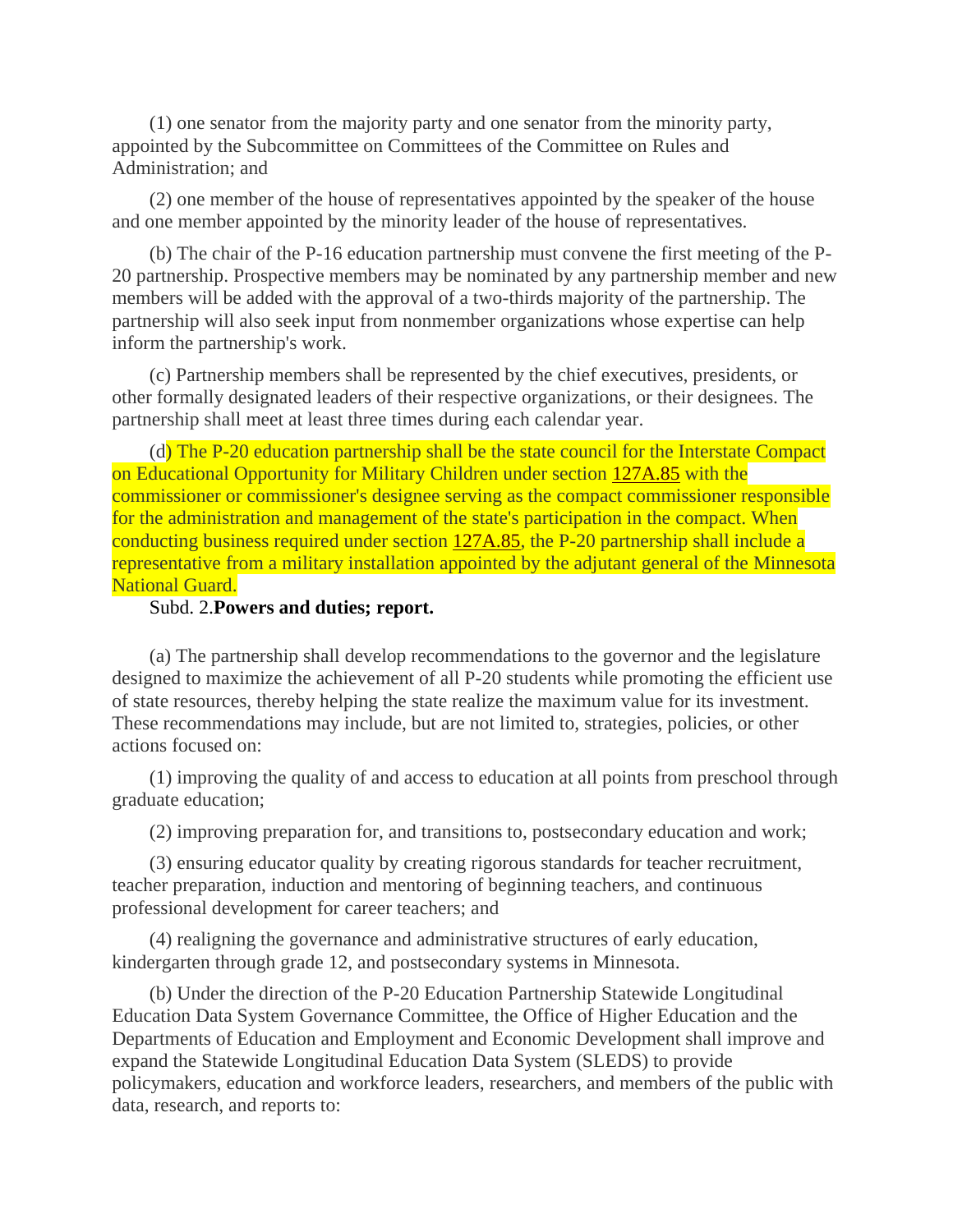(1) expand reporting on students' educational outcomes for diverse student populations including at-risk students, children with disabilities, English learners, and gifted students, among others, and include formative and summative evaluations based on multiple measures of student progress toward career and college readiness;

(2) evaluate the effectiveness of educational and workforce programs; and

(3) evaluate the relationship between education and workforce outcomes, consistent with section [124D.49.](https://www.revisor.mn.gov/statutes/?id=124D.49)

To the extent possible under federal and state law, research and reports should be accessible to the public on the Internet, and disaggregated by demographic characteristics, organization or organization characteristics, and geography.

It is the intent of the legislature that the Statewide Longitudinal Education Data System inform public policy and decision-making. The SLEDS governance committee, with assistance from staff of the Office of Higher Education, the Department of Education, and the Department of Employment and Economic Development, shall respond to legislative committee and agency requests on topics utilizing data made available through the Statewide Longitudinal Education Data System as resources permit. Any analysis of or report on the data must contain only summary data.

(c) By January 15 of each year, the partnership shall submit a report to the governor and to the chairs and ranking minority members of the legislative committees and divisions with jurisdiction over P-20 education policy and finance that summarizes the partnership's progress in meeting its goals and identifies the need for any draft legislation when necessary to further the goals of the partnership to maximize student achievement while promoting efficient use of resources.

**[§](https://www.revisor.mn.gov/statutes/?id=127A.70#stat.127A.70.2a)**

## Subd. 2a.**Career pathways and technical education; key elements; stakeholder collaboration.**

(a) The partnership must work with representatives of the Department of Education, the Department of Employment and Economic Development, the Department of Labor, the Board of Teaching, the Board of School Administrators, trade associations, local and regional employers, local school boards, adult basic education program providers, postsecondary institutions, parents, other interested and affected education stakeholders, and other major statewide educational groups and constituencies to recommend to the legislature ways to identify specific policy, administrative, and statutory changes needed under sections [120B.11,](https://www.revisor.mn.gov/statutes/?id=120B.11) [120B.125,](https://www.revisor.mn.gov/statutes/?id=120B.125) [122A.09,](https://www.revisor.mn.gov/statutes/?id=122A.09) [122A.14,](https://www.revisor.mn.gov/statutes/?id=122A.14) [122A.18,](https://www.revisor.mn.gov/statutes/?id=122A.18) and [122A.60,](https://www.revisor.mn.gov/statutes/?id=122A.60) among other statutory provisions, to effect and, if appropriate, revise a comprehensive, effective, and publicly accountable P-20 education system premised on developing, implementing, and realizing students' individual career and college readiness plans and goals. In developing its recommendations, the partnership must consider how best to:

(1) provide students regular and frequent access to multiple qualified individuals within the school and local and regional community who have access to reliable and accurate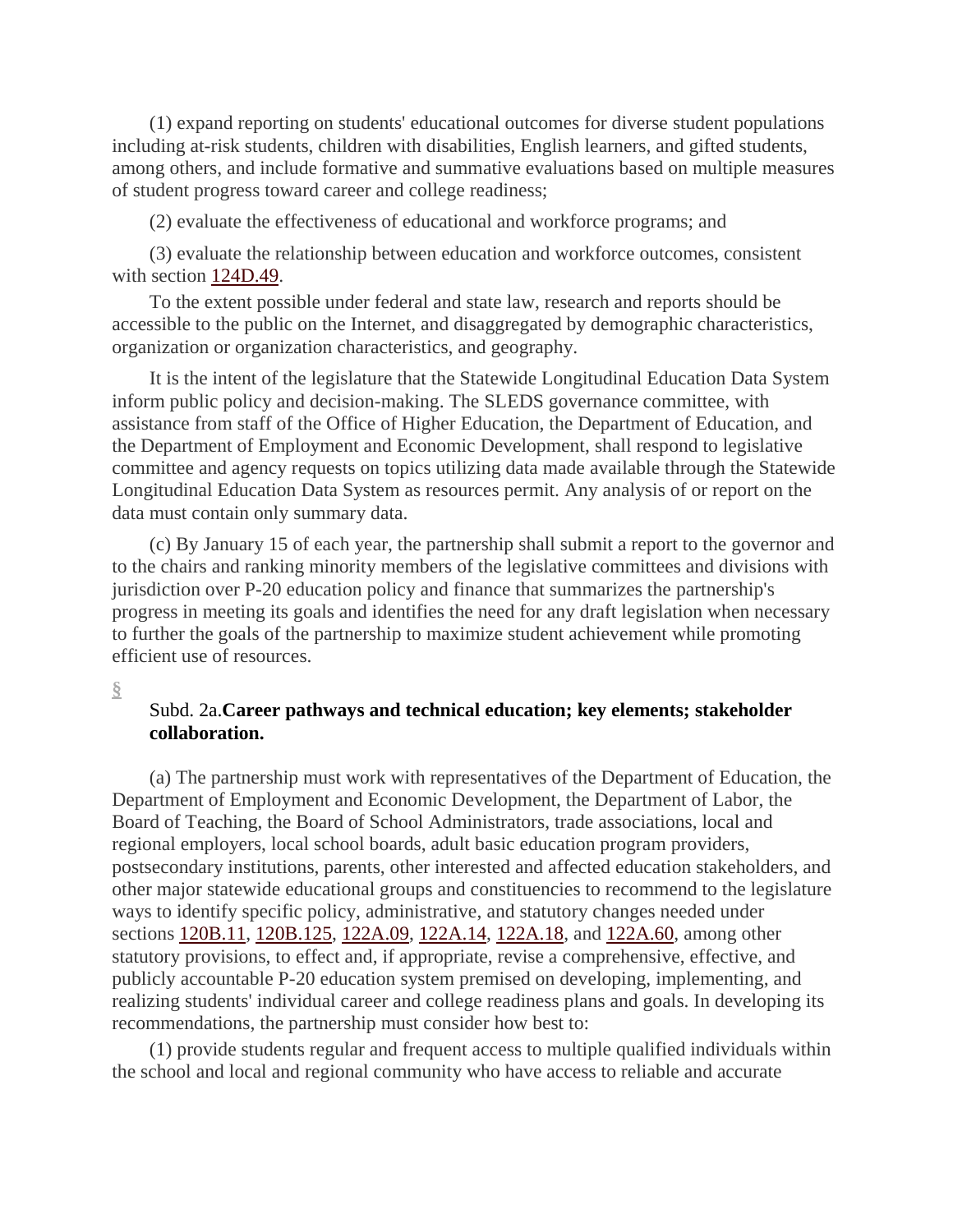information, resources, and technology the students need to successfully pursue career and technical education, other postsecondary education, or work-based training options;

(2) regularly engage students in planning and continually reviewing their own career and college readiness plans and goals and in pursuing academic and applied and experiential learning that helps them realize their goals; and

(3) identify and apply valid and reliable measures of student progress and program efficacy that, among other requirements, can accommodate students' prior education-related experiences and applied and experiential learning that students acquire via contextualized projects and other recognized learning opportunities.

(b) The partnership must recommend to the commissioner of education and representatives of secondary and postsecondary institutions and programs how to organize and implement a framework of the foundational knowledge and skills and career fields, clusters, and pathways for students enrolled in a secondary school, postsecondary institution, or work-based program. The key elements of these programs of study for students pursuing postsecondary workforce training or other education must include:

(1) competency-based curricula aligned with industry expectations and skill standards;

(2) sequential course offerings that gradually build students' skills, enabling students to graduate from high school and complete postsecondary programs;

(3) flexible and segmented course and program formats to accommodate students' interests and needs;

(4) course portability to allow students to seamlessly progress in the students' education and career; and

(5) effective and sufficiently strong P-20 connections to facilitate students' uninterrupted skill building, provide students with career opportunities, and align academic credentials with opportunities for advancement in high-skill, high-wage, and high-demand occupations.

(c) Stakeholders under this paragraph must examine possibilities for redesigning teacher and school administrator licensure requirements, and make recommendations to the Board of Teaching and the Board of School Administrators, respectively, to create specialized licenses, credentials, and other endorsement forms to increase students' participation in language immersion programs, world language instruction, career development opportunities, work-based learning, early college courses and careers, career and technical education programs, Montessori schools, and project and place-based learning, among other career and college ready opportunities. Consistent with the possibilities for redesigning educators' licenses, the stakeholders also must examine how to restructure staff development and training opportunities under sections [120B.125](https://www.revisor.mn.gov/statutes/?id=120B.125) and [122A.60](https://www.revisor.mn.gov/statutes/?id=122A.60) to realize the goals of this subdivision.

(d) The partnership must recommend to the Department of Education, the Department of Employment and Economic Development, and postsecondary institutions and systems how best to create a mobile, Web-based hub for students and their families that centralizes existing resources on careers and employment trends and the educational pathways required to attain such careers and employment.